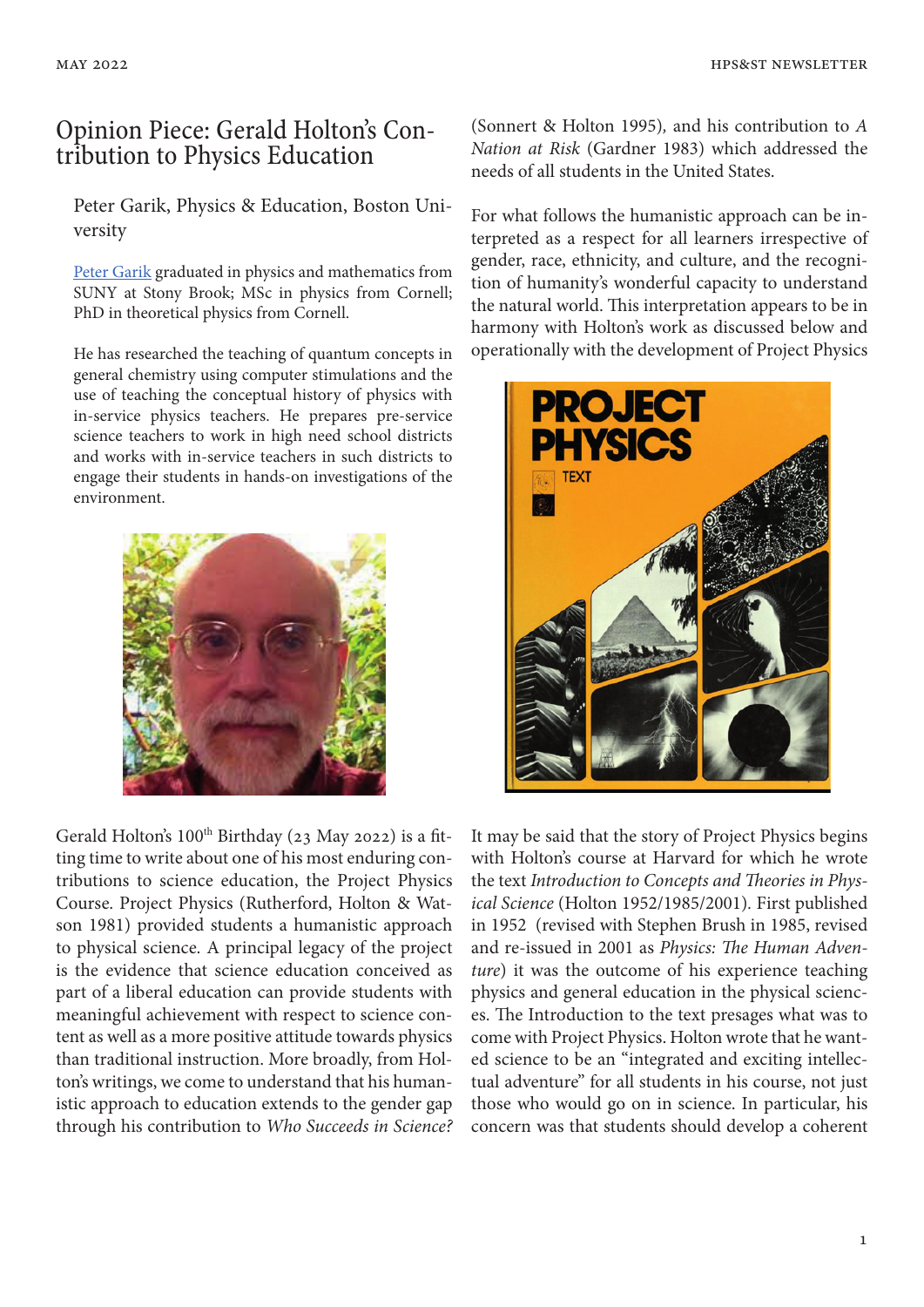and connected understanding of science and society. Holton cites a metaphor from a section of the Harvard Report on General Education in a Free Society that often science courses provide students with knowledge as if they were isolated bricks.

Those who go on in science build structures of understanding from these bricks. But for the majority of students in a science course, all that they are left with are bricks. Holton's objective in writing his first text was to bind these bricks for all students with the history and philosophy of science and connections to other intellectual endeavors. This followed from his belief that students who do not intend to become scientists "want to see also what place physics has in the total reality, in the context of all intellectual endeavors: and unless we help them, nobody will" (Holton 1964).



It is from here that the history of Project Physics flows as documented by Holton (1968, 1978). In brief, in 1960 Holton was approached by James Rutherford, a Harvard science education graduate student who had been using *Introduction to Concepts and Theories* to teach high school physics in California. Rutherford suggested to Holton that a version appropriate for high school students be written. A sequence of events seeking funding ensued and with the addition of Fletcher Watson (1912-1997), professor of science education at Harvard, the three began work with a small grant from the Carnegie Foundation in 1962 to develop such a curriculum. In October 1963, the NSF called a meeting of scientists to prompt a second high school level physics course to complement that developed by the Physical Science Study Committee (1960). Holton responded to this request and with Rutherford, Watson, and himself at the helm, Project Physics was off to the races as of 1 July 1964 with a large number of contributors developing the text, lab manuals, supplementary reading materials, teachers' materials, and film strips (Holton 1967). All of this was tested through teacher workshops and school trials.

By 1970, Project Physics was being used by roughly 300,000 students nationally thereby reaching roughly 20% of the high school students taking physics (Holton 2003). Internationally, *Project Physics* was translated for use in Italy, Portugal, Japan, China, Australia, and Canada. In each case the translation came with the stipulation that the content be adjusted for the local culture. For Canada there were both an English and a French Quebec version with appropriate shifts in references for the local culture (Holton 1978).

We remember Project Physics today as a beacon for what can be achieved with a science curriculum connected to the history and culture of science. Project Physics was based on Holton's intuition that inclusion of the physical sciences in a liberal education that addressed all students, not just the 20% already motivated to study science, required a coherence and connectedness with culture, and that such connections needed to be made through the history of science. Those of us engaged in science teaching through history and philosophy arrive at this intuition early in our careers. It seems so obvious. Analogously, we are the 20% who are already motivated to engage in this pedagogy. But in the United States with class time short, with the physical sciences taught in high schools targeting performance on standardized exams, and the introductory college courses offered as service courses at the university level, justification for time to be spent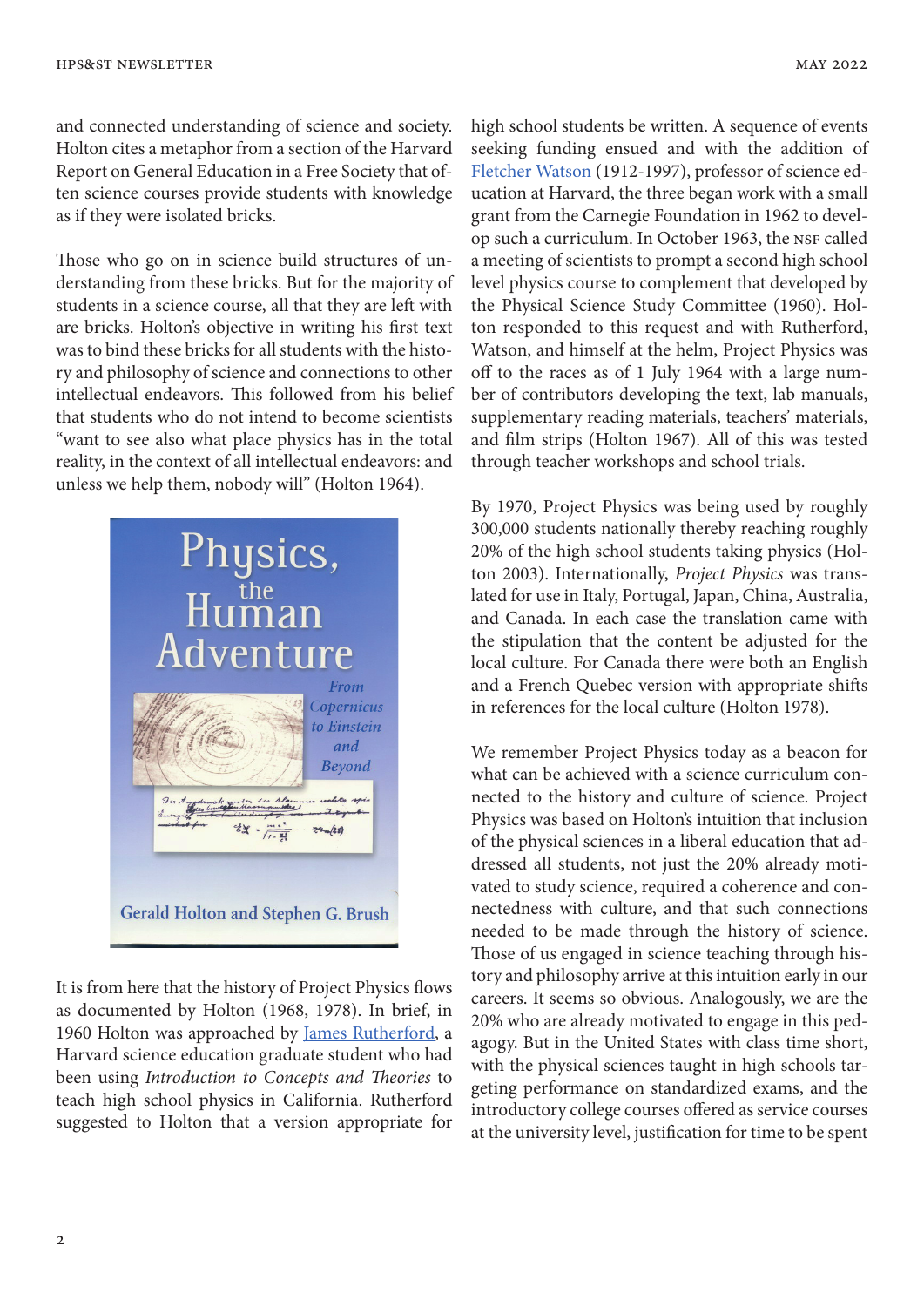connecting physical science (or any of the sciences) to society and culture is a battle both for time and with our colleagues whose interests are more narrow.

The competition for class time is such that the history and culture of the scientific enterprise almost invariably loses out. Ahlgren and Walberg (1973) make this point in their contrast of Project Physics with the physics curriculum developed by the Physics Science Study Committee (PSSC 1960). The stated content objective of the PSSC was "to develop a physics course that emphasizes the essential intellectual, aesthetic, and historical background of physical science" (PSSC 1957), but the product itself was almost strictly devoted to science content. By contrast, Project Physics explicitly included the history of science in the text, assignments and tests. From this graded inclusion students understood that the teacher valued their learning of the history and culture of science, as well as the physics content *per se*.

When material is added to a course, other material must be displaced. The selection of topics in the Project Physics text delved into the standard concepts of physics (motion, light, waves, electromagnetism), as well as more modern atomic theory and quantum mechanics, but jettisoned some of the more technical exercises of the traditional texts. Despite this shift from more traditional physics content, Project Physics students still performed as well as students in a traditional course on a standardized test (in this case, the New York State Regents exam). Evaluation studies further demonstrated that students who took the course had improved attitudes towards physics as compared to students who took a traditional physics course or PSSC Physics (Ahlgren & Walberg 1973). We might also very reasonably speculate that these students also learned some history and had an improved understanding of how science is done.

As Holton has written, if asked whether the effort of teaching the physical sciences from a humanistic perspective is worth losing what must be displaced of the physics to include the "extras" of history:

The humanistic approach to science teaching has been tried, and it works. If I were to leave out what you re-

gard as extras, I would be apt to teach *dead* science, and my students would know it. Instead, I shall take on the more difficult task that my sense of obligation to my students requires, and they will thank me for it." (Holton, 2014)

While Project Physics provides those of us who believe in a humanistic approach to science education with talking points based on its success, there are transcendent themes in Holton's writings that speak to the current times when educators are faced with changing student demographics. These are evident in Holton's subsequent contributions to *A Nation at Risk* (Gardner 1983) and to gender equity in the sciences with *Who Succeeds in Science?* (Sonnert & Holton 1995). These promote a broader humanistic approach to educational reform that recognizes that all students should have the opportunity to succeed in science*.* In *A Nation at Risk*, to which Holton contributed significantly, the humanist expectation of education is succinctly stated in a very Jeffersonian way:

All, regardless of race or class or economic status, are entitled to a fair chance and to the tools for developing their individual powers of mind and spirit to the utmost. This promise means that all children by virtue of their own efforts, competently guided, can hope to attain the mature and informed judgement needed to secure gainful employment, and to manage their own lives, thereby serving not only their own interests but also the progress of society itself.

These words resonate with me as the broad objectives of my own pedagogical activity. I am a physicist and science educator who prepares pre-service elementary teachers, pre-service science teachers, provides professional development for in-service physics teachers, and works with teachers in grades K-12 to teach science in high need school districts. For my work, I am grateful to Project Physics for validating my belief that teaching the conceptual history of science is a good way to teach the nature of science to teachers (Garik et al 2015; Winrich & Garik 2021) and that in doing so I may at least indirectly affect the attitudes toward science of their students who are our future citizenry. It is when I work with teachers in a high-need school district with a majority of students from immigrant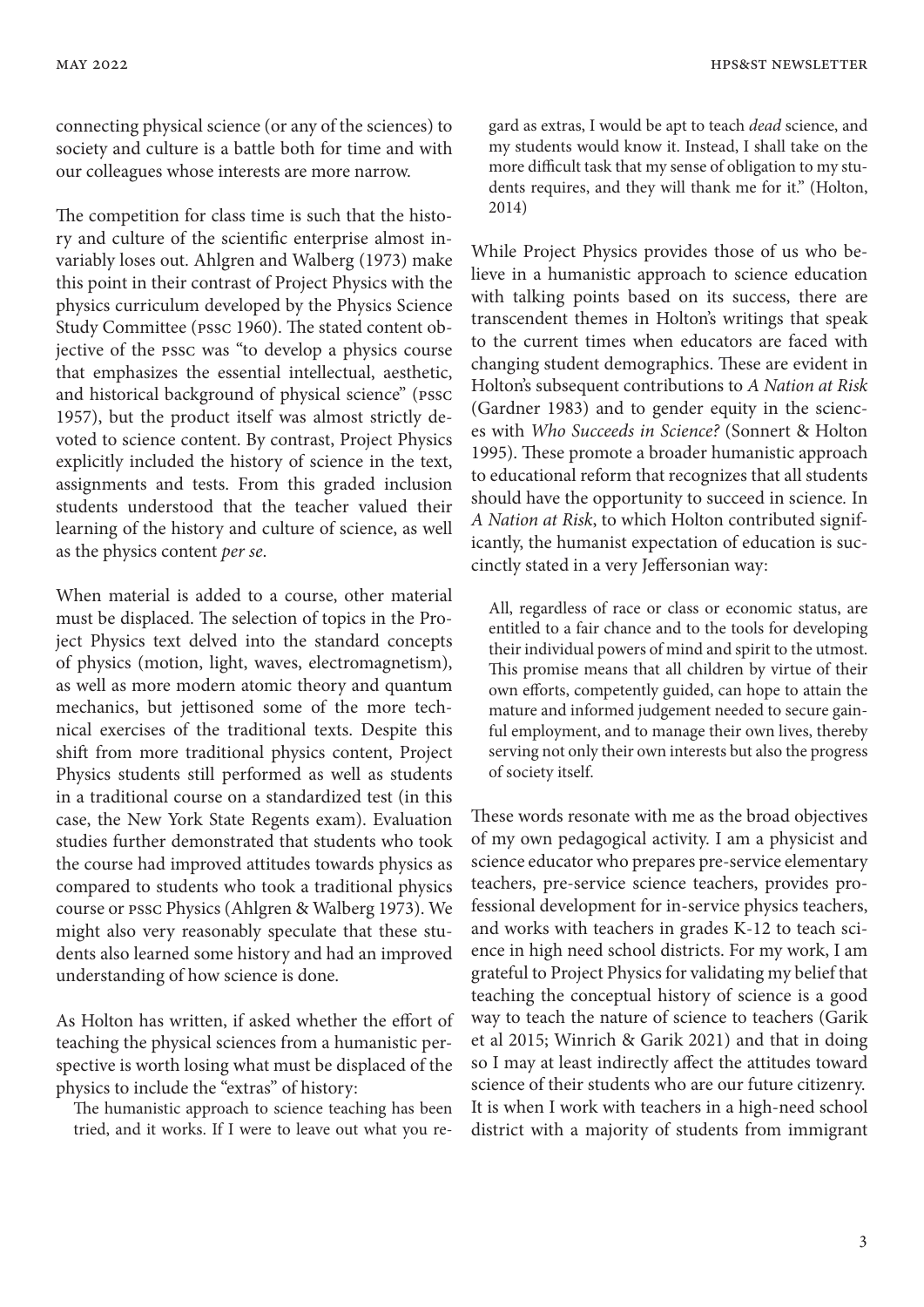families, and for whom English is a second language, that the need to find ways to connect science to different cultures becomes essential. Project Physics taught us the value of connecting students to the culture of science, but making such connections meaningful is a two way affair. Here education research and best practice pedagogy have caught up to Holton's prescient intuition for the value of a humanistic approach to science teaching. Culturally relevant/responsive teaching, also referred to as culturally competent teaching, seeks ways to connect students' home and neighborhood cultures with their school studies (Gay 2013) and help all students feel that they belong in science class. Project Physics showed such sensitivity to making connections to students' culture in the stipulation that the translations of Project Physics for other countries make alterations to fit the local culture, and in the promotion of gender inclusiveness in such ways as with the pictures in the frontispieces of the Project Physics Readers of young women studying.

Embedding students' culture in science instruction does not conflict with a humanistic science curriculum that includes the history of science ideas and the contributions of great scientists of the past. That provides a general affirmation of humanity's capacity to understand the natural world. Culturally responsive teaching further engages students by providing connections with their own culture and identity to help them recognize that they too can contribute to our understanding of Nature. The global growth of science over the past fifty years, as well as research that has recognized uncredited women scientists, has made this easier with ever more stories of women and scientists of color making contributions in all the sciences.

Reading the list of contributors to Project Physics (Holton 1967) and to PSSC Physics (PSSC 1957), the names and genders tell a story of white males of European descent dominating the development of the curriculum. One might imagine Holton constituting a committee in 2022 to develop a humanistic physical science curriculum and how its membership would reflect the gains made in the participation of women and the many ethnic groups/persons of color in the United States in the sciences. Such a modern committee would have no difficulty adopting the humanist approach of Project Physics while finding ways to broaden the course's appeal to a larger audience with sensitivity to the need for the inclusion of women and students of color. This would address concerns raised in *A Nation at Risk* (Gardner 1983) as quoted by Holton (2003b):

Our concern, however, goes well beyond matters such as industry and commerce. It also includes the intellectual, moral, and spiritual strengths of our people which knit together the very fabric of our society. ... A high level of shared education is essential to a free, democratic society.

Project Physics arose out of a need to engage students in physics courses at a time when enrollment in high school physics had dropped precipitously, a time when the national interest appeared to be served by increasing the scientific knowledge of high school graduates, and the post-Manhattan Project time when leading scientists were concerned about the citizenry's understanding of the scientific enterprise. Project Physics addressed these issues by humanizing physics education with a resultant improvement of student attitudes, while maintaining ambitious standards for physics learning.

It is now more than 50 years after the completion of the first draft of Project Physics. The world has changed since then, but the needs of science education, and physics education, have not changed greatly. In an age of alternative facts and disinformation there has never been a greater need for science education. When as educators we make our arguments for improving science education, we should rely on the lessons learned from Project Physics and Gerald Holton's insights into students' needs for connections between the culture of science and their own identity.

## **References**